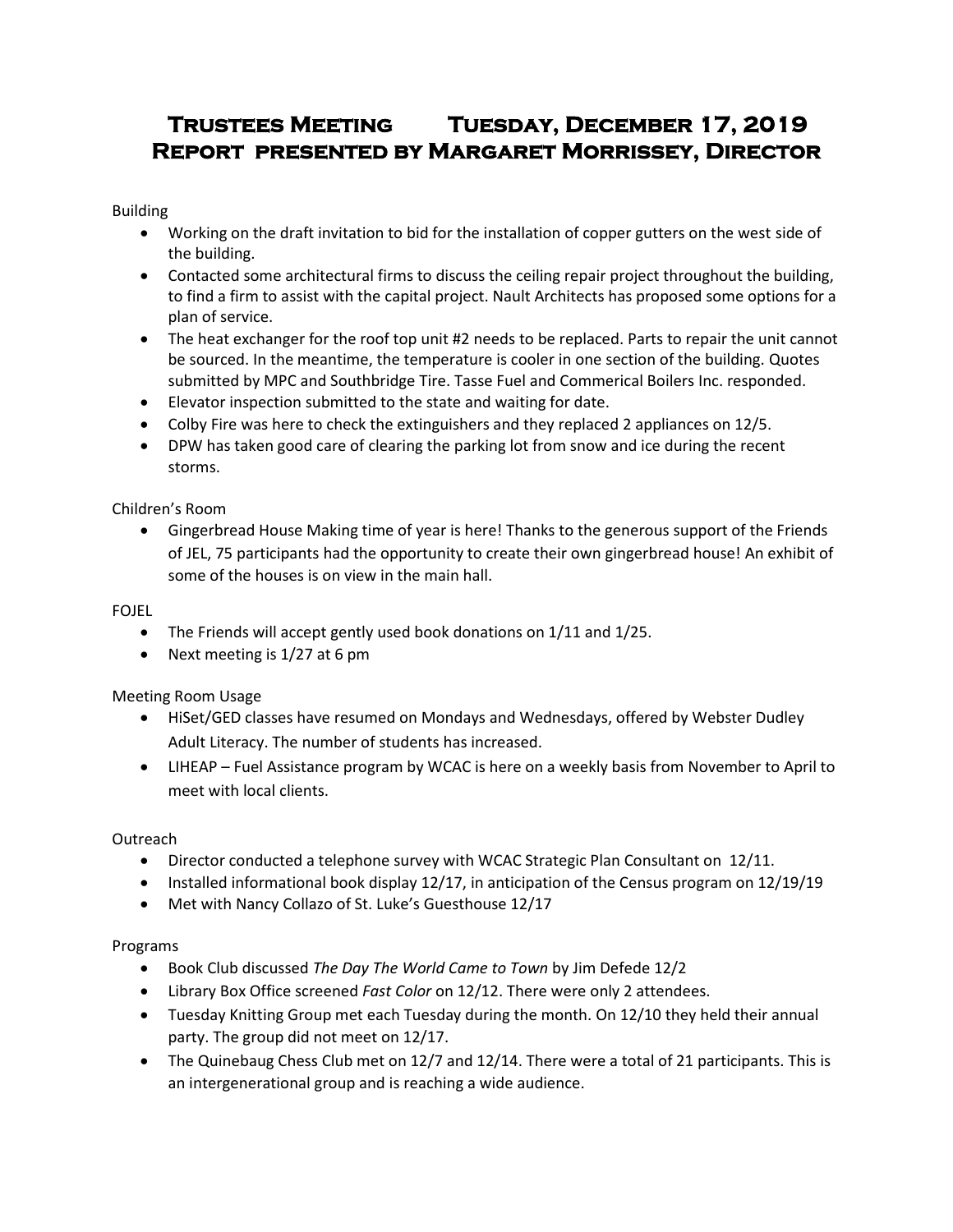The Southbridge High School Jazz Band and Chorus presented a program on 12/5 to an audience of 72 family, friends and supporters. The program was recorded by Southbridge Community TV for future broadcasting. Thanks to the music faculty Hannah LaFleur and Daniel Francois.

Safety and Security

- Police officers checked in with staff and conducting walk-throughs in the building, many times during the reporting period.
- Victim Advocate at District Court has indicated (12/4) that a guilty plea has been entered for the recent theft at the library. We estimate the loss at \$100.
- Staff had to speak to 2 middle school students being tutored on 12/9 and 12/16 who were being disruptive, and rude. Complaints were received from other patrons. The tutor was apologetic on behalf of the students but the students did not take responsibility.
- Request for police assistance to talk to a patron who was agitated and under the influence of alcohol 12/16.

# School Department/21<sup>st</sup> Century Program

- Program 12/17 cancelled due to school closure.
- The first 12-week session of the 21st Century program will be wrapping up with the Christmas break. The following is an overview of the work that has been taking place each Tuesday afternoon from 3:30-4:45 pm:
- Robot Club
	- $\circ$  Robot club began with two students, but ended with one student. The chosen project for robot club was a "color sorter," using the LEGO Mindstorms EV3 building kits. Using a laptop, and parts from 2 kits, the students constructed the robot using traditional LEGO bricks and a programmable "brick," which received information from the laptop. The adult services librarian stepped in the last few weeks to partner with the student on the last leg of the build, once we lost one student team member. Our team motto in the final weeks of the process was perseverance. Employing the scientific method, we worked through hypothesis to test theory, examine our data, try new theory, learn about color, light and engineering, and came out with a successful product that understands and sorts colored bricks correctly. Most importantly, we worked as a team, persevered through challenges, created multiple "drafts" of our work, explored new vocabulary, tried new ideas, thought critically about process, were good stewards of our space, and learned new things.
- Book Club
	- $\circ$  Book club began with two students, and a third student joined in late-November. Initially, students were given instruction on the online catalog, and taught how to search for books that interested them using "keyword" and "subject" searches.
	- $\circ$  To provide a more engaging experience, the adult services librarian consulted with the director and staff of the program on ways to have more communication with book club students, and the "word of the day" idea was born. The "word of the day" concept is as follows: students identify words that they can't define thoroughly from the context of their reading, and mark these words down in the shared "word journal." Students then utilize library resources to define the words in the word journal. Students also learn how to properly cite the resources from which the definitions came from. They then go back to their reading with their new understanding of vocabulary, so that they may have a clearer picture of the story/text.